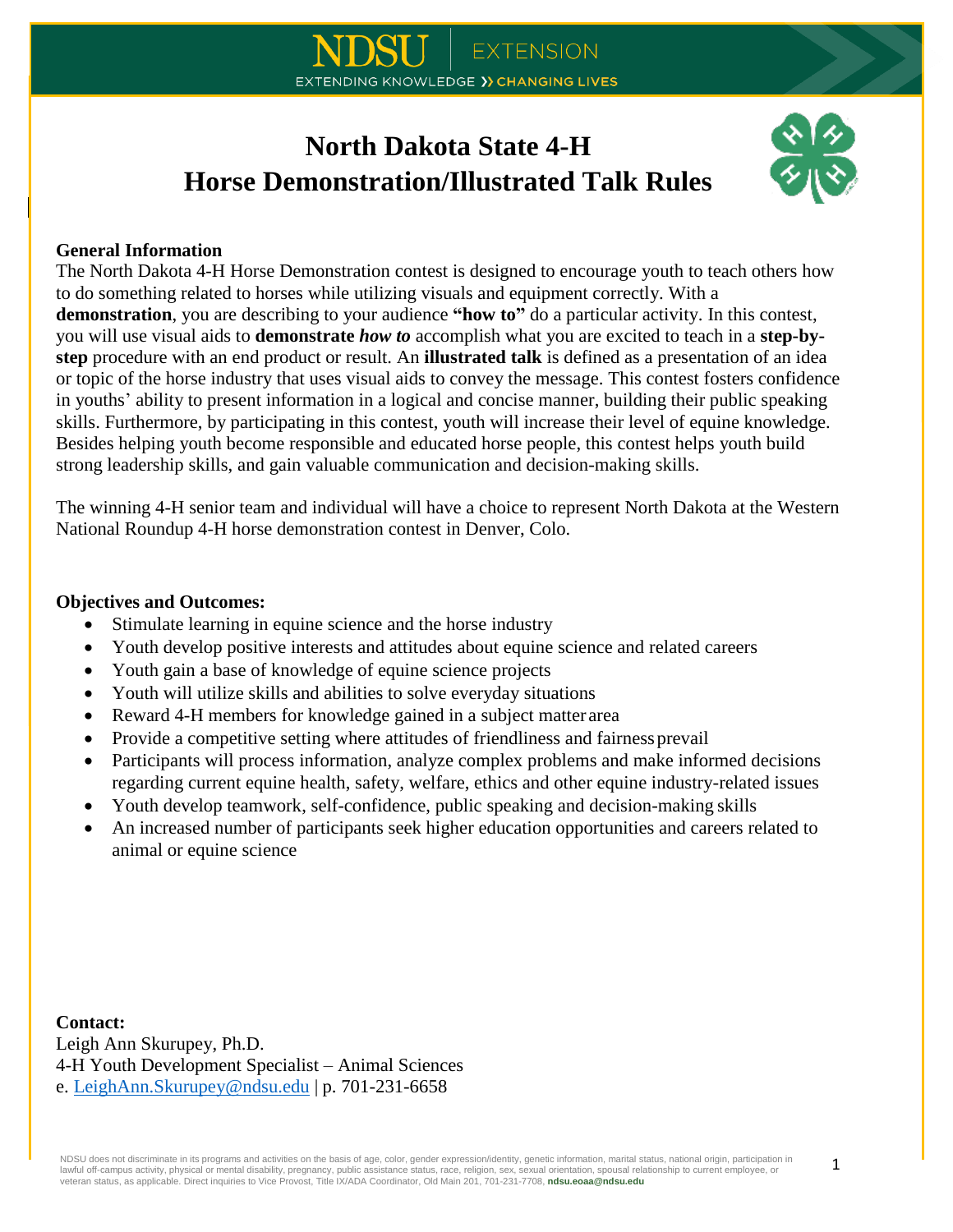# **Preregistration Required**

- 1. Registration will go through 4H-Online.
- 2. Register by late registration date to avoid extra charges. Changes and substitutions may be made at registration on the day of the contest.
- 3. **Lunch is provided; a**dd the number of lunches needed for coaches/chaperones/etc.
- 4. **Registration cost:** \$5\* per individual/team**. \****Costs are subject to change based on expenses that year and the area where contest is hosted*

#### Make checks payable to **4-H Foundation** and send to:

NDSU, ATTN: Holly Halvorson, Dept. 7280 FLC 219. PO Box 6050, Fargo, ND 58108.

## **Lodging**

If a host hotel is secured, those details will be shared prior to the contest.

#### **The deadline for the winning state 4-H horse judging team to decide to go to nationals: July 1**

#### **Contestants and Eligibility**

- 1. Contestants must be enrolled in North Dakota 4-H (4honline) as a **full-time member** in the county they represent. **Short-term 4-H members are not eligible to compete at the state level**.
- 2. Participants may enter as an individual or as a team. A team consists of two members.
- 3. Contestants in the **senior** division must be 14 to 18 years old as of Dec. 31, 2020. The **junior** division is for members 8 years of age before Sept. 1, 2020, to age 13 as of Dec. 31, 2020.
- 4. Individuals with disabilities are invited to request reasonable accommodations to participate in NDSU-sponsored programs and events. To request accommodations, please contact Holly Halvorson at 701-231-7251 or **[Holly.Halvorson@ndsu.edu](mailto:Holly.Halvorson@ndsu.edu)** two weeks prior to the contest to make arrangements.
- 5. 4-H members are not eligible for this contest if:
	- a. They have judged at the national 4-H horse demonstration contest
	- b. They have participated in official post-secondary (university, college, junior college or technical school) competitive events of a similar nature in the same subject matter area. Neither can they be a member of a post-secondary team undergoing training in preparation for an event.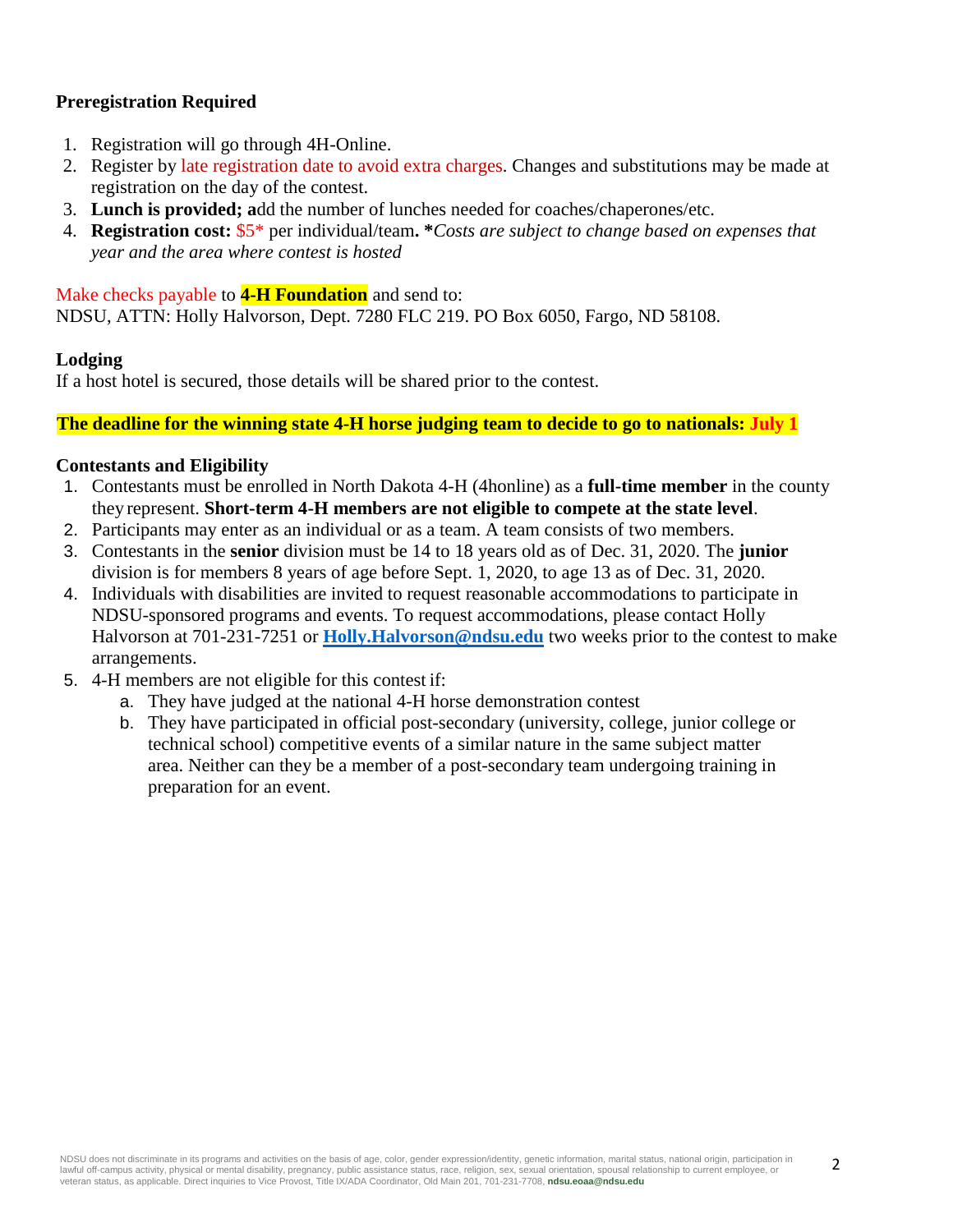#### **Contest Divisions**

Each age division is considered a separate contest, and youth may enter one of the following divisions:

**Junior 4-H division:** Youth 8 years of age before Sept. 1, 2020, to age 13 as of Dec. 31, 2020

**Senior 4-H division:** Youth ages 14 to 18 as of Dec. 31, 2020, and enrolled in North Dakota 4-H as a full-time 4-H member (not a short-term member)

- $\checkmark$  The senior first-place team and the individual overall in the state 4-H demonstration/illustrated talk contest has the option to represent North Dakota at the Western National Roundup contest in Denver, Colo. The team is awarded \$200 and the individual will be awarded \$100 from the North Dakota 4-H Foundation to help with travel expenses. Contestants already must have passed their 14th birthday and may not have reached their 19th birthday as of Jan. 1 of the year in which the national 4-H competitive event is held. However, the state 4-H leader may grant a special authorization to compete for youth with developmental disabilities who exceed the upper age limit.
- **To request funding for the national 4-H demonstration/illustrated talk contest**
	- The Extension agent in the county of the representative team will need to write a formal letter to the North Dakota 4-H Foundation director, Penny Dale, [\(Penny.dale@ndsu.edu\)](mailto:Penny.dale@ndsu.edu) and copy the state 4-H animal science specialist at [LeighAnn.Skurupey@ndsu.edu](mailto:LeighAnn.Skurupey@ndsu.edu) on the email as well. Request funds for \$200/\$100. **Include**: who the 4-H Foundation should write the check to, where to mail the check, the names of those competing on the team, and the name and date of the national event.
- County agents and coaches are responsible for determining the age and member eligibility of participants in the state 4-H contest from their respective clubs.

#### **Dress Code**

Participants shall follow the 4-H dress code: 4-H members must be dressed neatly and wear a solid white, yellow, gray or green shirt with the 4-H emblem on the front. **County names or other affiliation should not be worn at the state contest to avoid bias.** The clover may be imprinted, screened or attached with an adhesive (if clovers are pinned to the shirt, use multiple pins and place pins discreetly underneath the chevron). Failure to comply will result in the deduction of **25 points** from the individual or team score. 4-H members are asked to stay in official dress until completion ofawards.

## **Number of Teams**

Should the contest grow quicker than expected, counties may be limited to one team or individual per age division so the contest can be conducted in a reasonable time frame. If your county has more than one team, register them and we will follow up if necessary to reduce the number of teams.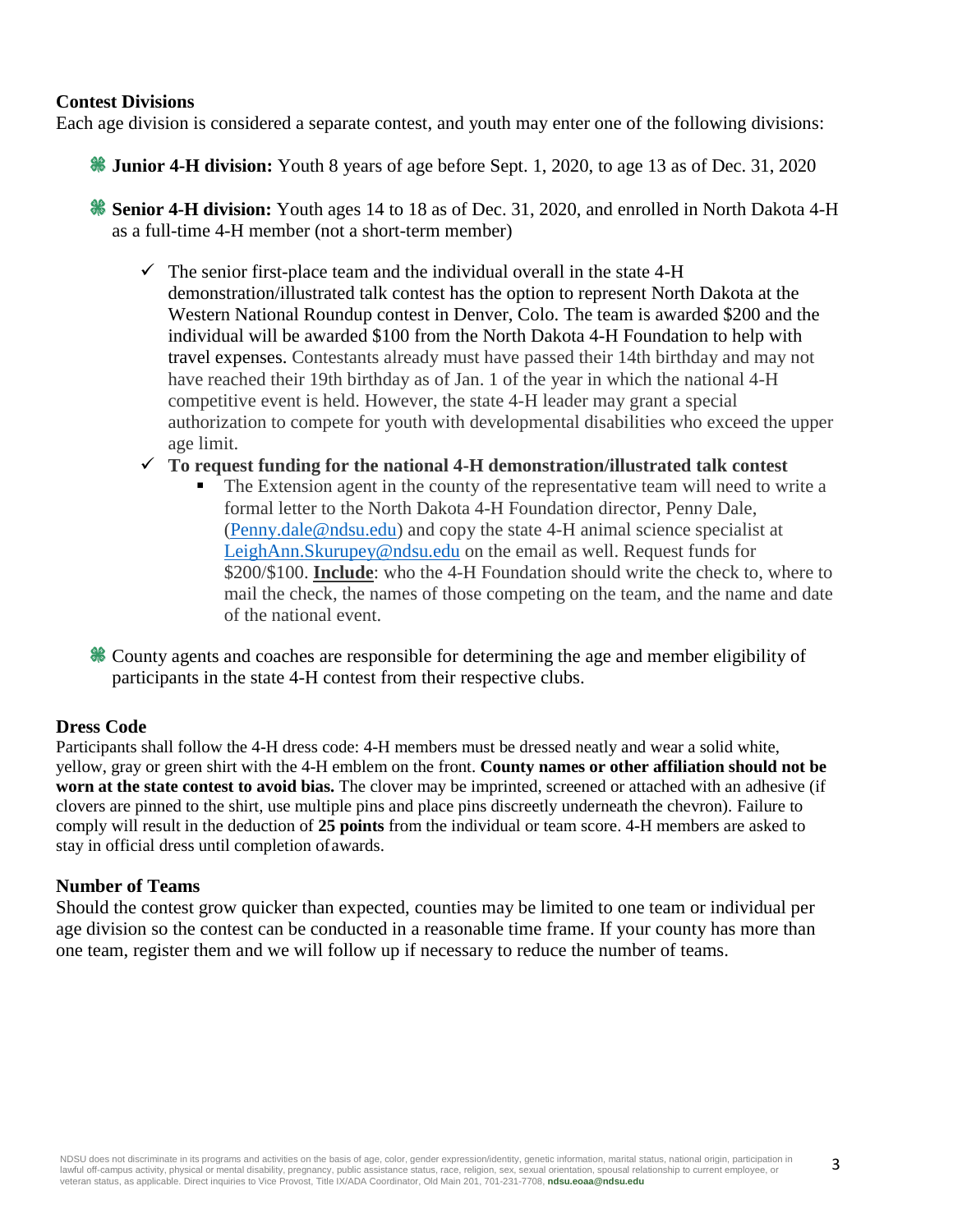# **Contest Guidelines**

4-H Western National Roundup rules will apply. Local managers may modify rules and procedures as needed to conduct the event in the allowed time.

- 1. No electronic devices (phones, tablets, computers, etc.) will be allowed during the contest.
- 2. The presentation may be a demonstration or illustrated talk. All references to the term "presentation" in these rules include demonstrations or illustrated talks. A demonstration is defined as a presentation of a step-by-step procedure with an end product or result. An illustrated talk is defined as a presentation of an idea or topic that uses visual aids to convey the message. Both presentation forms are acceptable and will be evaluated equally, although the delivery methods are different, as defined above. Both should utilize visual aids to help convey the major points of the presentation, and more than one type of visual aid is preferable. Visual aids may include handouts, posters, props, videos, slides and computer-generated media. No live animals may be used.
- 3. The subject matter must pertain to the horse industry. Demonstrations or presentations not appropriately related to the horse industry can be disqualified at the discretion of the judge(s).
- 4. Contestants may use notes. However, **excessive use of notes may be counted** against the contestant. This will be at the discretion of the judges.
- 5. A public address system will not be used in the contest.
- 6. Creative audio/visual aids may be used, but the contestants must be involved in making or designing them.
- 7. During the competition, the contestants may introduce themselves by name, county and presentation topic.
- 8. Presentations should be **nine to 12 minutes** in length for the senior division or **three to eight minutes** for the junior division. Three points will be deducted from the total score on each judge's score sheet for every minute (or fraction of a minute) less than nine minutes or more than 12 minutes for **seniors**. One point will be deducted from the total score on each judge's score sheet for every minute (or fraction of a minute) less than three minutes or more than eight minutes for **juniors.** After the individual or team has been introduced by the superintendent, the time will start once the contestant(s) begin(s) to speak.
- 9. Contestants should cite their major reference materials at the end of the presentation. This time will not be counted in the allotted time.
- 10. Only the judge(s) may ask questions of the contestant. Question time will not be counted in the allotted time. Contestants should repeat the question and then answer it.
- 11. Contestant order will be determined by a random drawing and announced at the beginning of the event.
- 12. Once an individual or team has started the demonstration (in this case, it is after they have been introduced by the superintendent), they may not receive assistance from any coach, parent, audience member or other person, which includes the stroking of any key on a computer or other audio/visual device. The penalty for violating this rule is disqualification.
- 13. The judge's scores are final.
- 14. No coaching from parents or coaches is allowed during the presentation.
- 15. All multimedia and PowerPoint presentations must be provided on a USB drive.
- 16. Ties will be broken first by the judges' accumulated delivery score, second by the judges' accumulated organization score and third on content and accuracy scores.
- 17. Judges will consider the questions listed under each section of the following scorecard. The evaluation form may be different than the score card listed on the next page.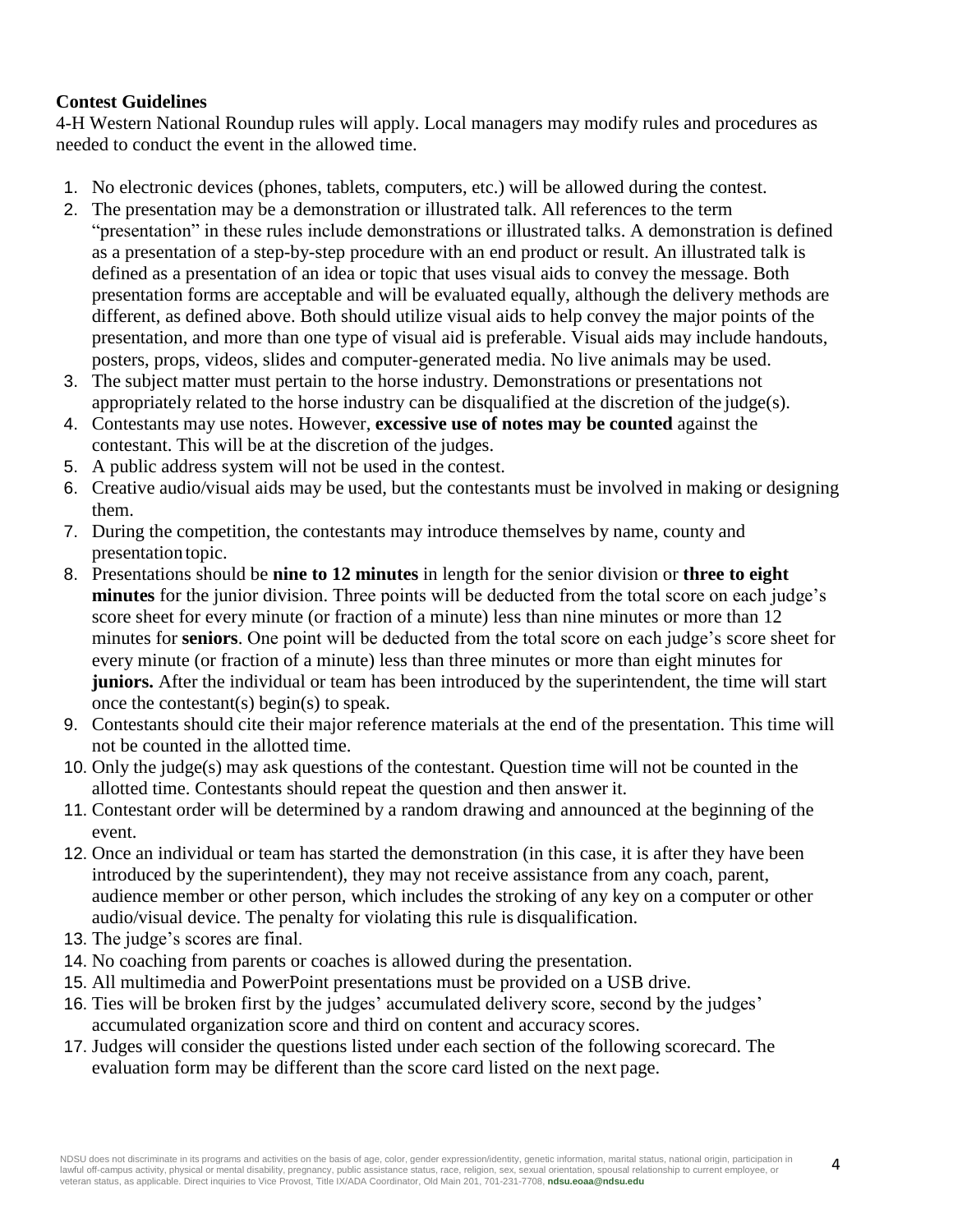# **Officials**

- 1. **Moderator:** The moderator helps line up the next presenter/speaker to keep the contest running smoothly and efficiently. This individual allows the judge time to evaluate and make comments before the next participant begins.
- 2. **Judge:** A judge can be anyone with a strong background in the subject matter of the equine industry. The judge will evaluate the participants based on the scorecard criteria being fair and consistent across all participants.
- 3. **Timekeeper:** The timekeeper will monitor elapsed time for each timed event and will indicate to the moderator when time has expired.

# **Awards**

Ribbons will be given to the top five individuals and the top five teams in each division.

# **Equipment**

A computer and projector will be available for your use. Any other equipment needs must be brought by the contestant.